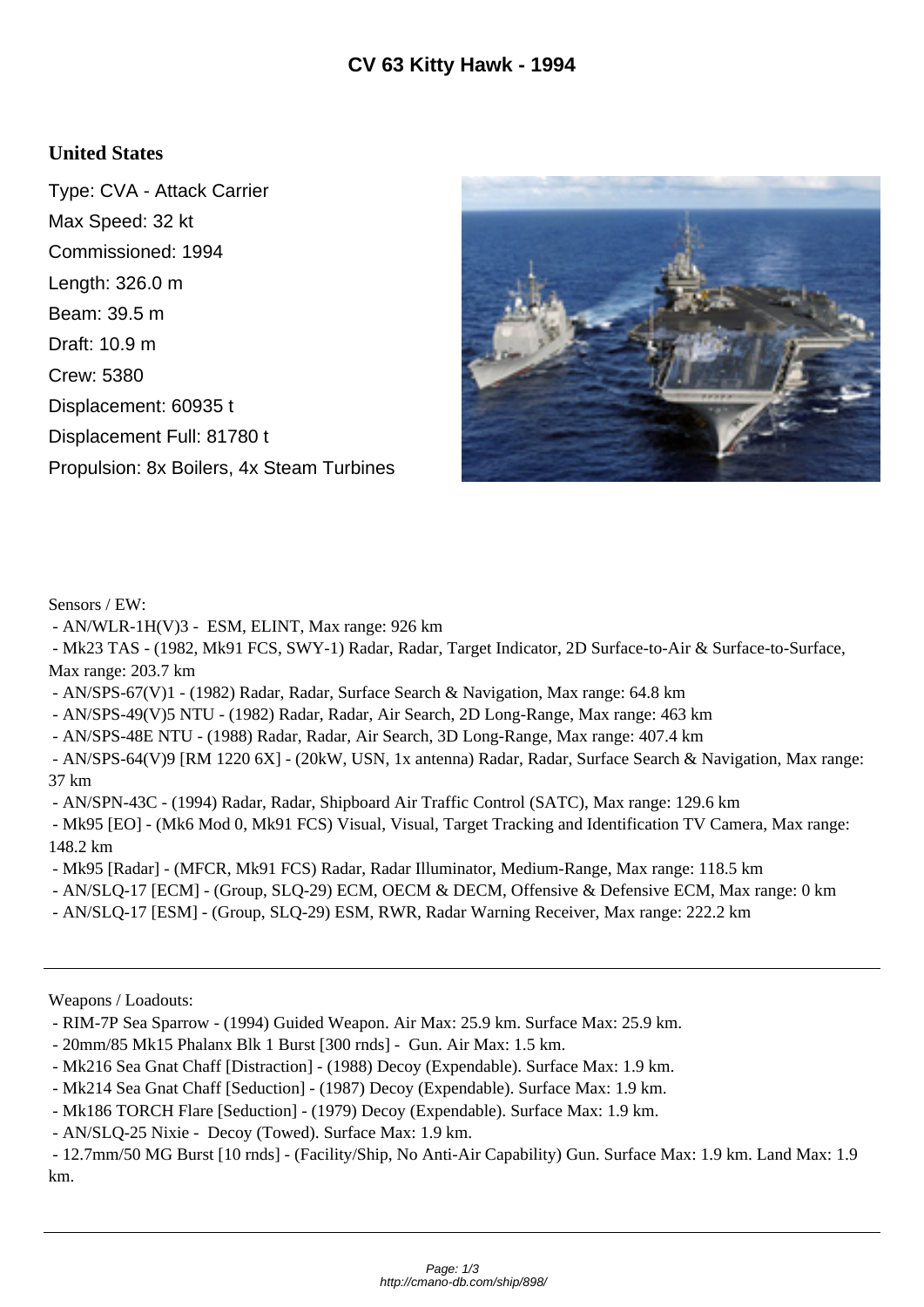OVERVIEW: The Kitty Hawk class superc[arriers of the United States Navy w](http://cmano-db.com/ship/898/)ere an incremental improvement on the Forrestal-class vessels.The biggest differences from the Forrestals are greater length, and a different placement of elevators; two are forward of the island, one is aft of the island and another on the portside stern.

DETAILS: Three different shipyards were used to construct the ships. Kitty Hawk was built at New York Shipbuilding Corporation, Constellation at New York Naval Shipyard, America and John F. Kennedy at Newport News Shipbuilding. John F. Kennedy is similar to the earlier units in flightdeck arrangement and propulsion, but has enough differences that she is often placed in her own class. Propulsion consisted of four Westinghouse geared turbines, 280,000 shp, four shafts with eight 1,200 pounds per square inch (8,300 kPa) Foster Wheeler boilers.

The first three units were constructed with a Terrier surface to air missile system. The supporting missile launchers and AN/SPG-55 radars consumed a large amount of space, while at the same time duplicating the capabilities of the air defence escorts, and were later removed. John F. Kennedy did not have Terrier and was built with the shorter ranged Sea Sparrow, Basic Point Defense Missile System (BPDMS). All were eventually equipped with NATO Sea Sparrow (NSSM) and Phalanx CIWS for self-defense. In 2001, Kitty Hawk received two Rolling Airframe Missile launchers replacing the forward Sea Sparrow and Phalanx CIWS equipment.The SLQ-32 Electronic Warfare Suite was added as part of the Service Life Extension Program (SLEP) on Kitty Hawk and Constellation.

America had several differences from the lead units of the class. Instead of two forward anchors, one on each side, America had no starboard anchor and an additional anchor astern, a change made to accommodate the AN/SQS-23 sonar. America was the only post-World War II U.S. carrier to be built with sonar, though it was removed in the early 1980s. She also had a narrow smokestack compared to prior units.

John F. Kennedy (CV-67) was originally scheduled to be the fourth Kitty Hawk-class carrier, but because she received so many modifications during construction, she formed her own ship class and is often listed as a single-vessel class. Kennedy had similar design changes regarding the anchors to accommodate a sonar array, but the sonar was never installed. There were also plans to make her nuclear powered, but since Congress would not authorize it, Kennedy was constructed as a conventionally powered carrier. Her smokestack is also different and tilts outboard to send stack gas away from the flight deck. The angled end of the waist is also different from the other Kitty Hawks, bearing a closer resemblance to that of the Nimitz class. Kennedy is also 17 feet (5.2 m) shorter in length than the other Kitty Hawk-class carriers.

TYPE: Aircraft Carrier (CV).

SPECIFICATIONS: Displacement: 81,780 tons full load || Length: 1,069 ft (326 m) || Beam: 282 ft (86 m) || Draft: 38 ft (12 m) || Installed power: 280,000 shaft horsepower || Propulsion: Westinghouse geared steam turbines, (8) steam boilers, (4) shafts; 280,000 shp || Crew: 3,150 || Air Wing Crew: 2,480.

PERFORMANCE: Speed: 32 knots (59 km/h) || Range: 12,000 miles (19,300 km)

SENSORS: AN/SPN-43A Shipboard ATC || AN/SPS-10B Surface Search Radar || AN/SPS-48C Long Range 3D Air Search Radar || AN/SPS-49 Long Range 2D Air Search Radar ||Furuno Radar || AN/WLR-11 Radar Warning Receiver || AN/WLR-1G ESM || AN/SLQ-17 Offensive/Defensive ECM || MK-95 Electo Optic.

ARMAMENT: (24) Sea Sparrows and RIM-116 Rolling Airframe Missiles || (3-4) Phalanx CIWS.

AIRCRAFT: Up to 90 aircraft.

SHIPS BUILT: Kitty Hawk (CV-63) || Constellation (CV-64) || America (CV-66) || John F. Kennedy (CV-67).